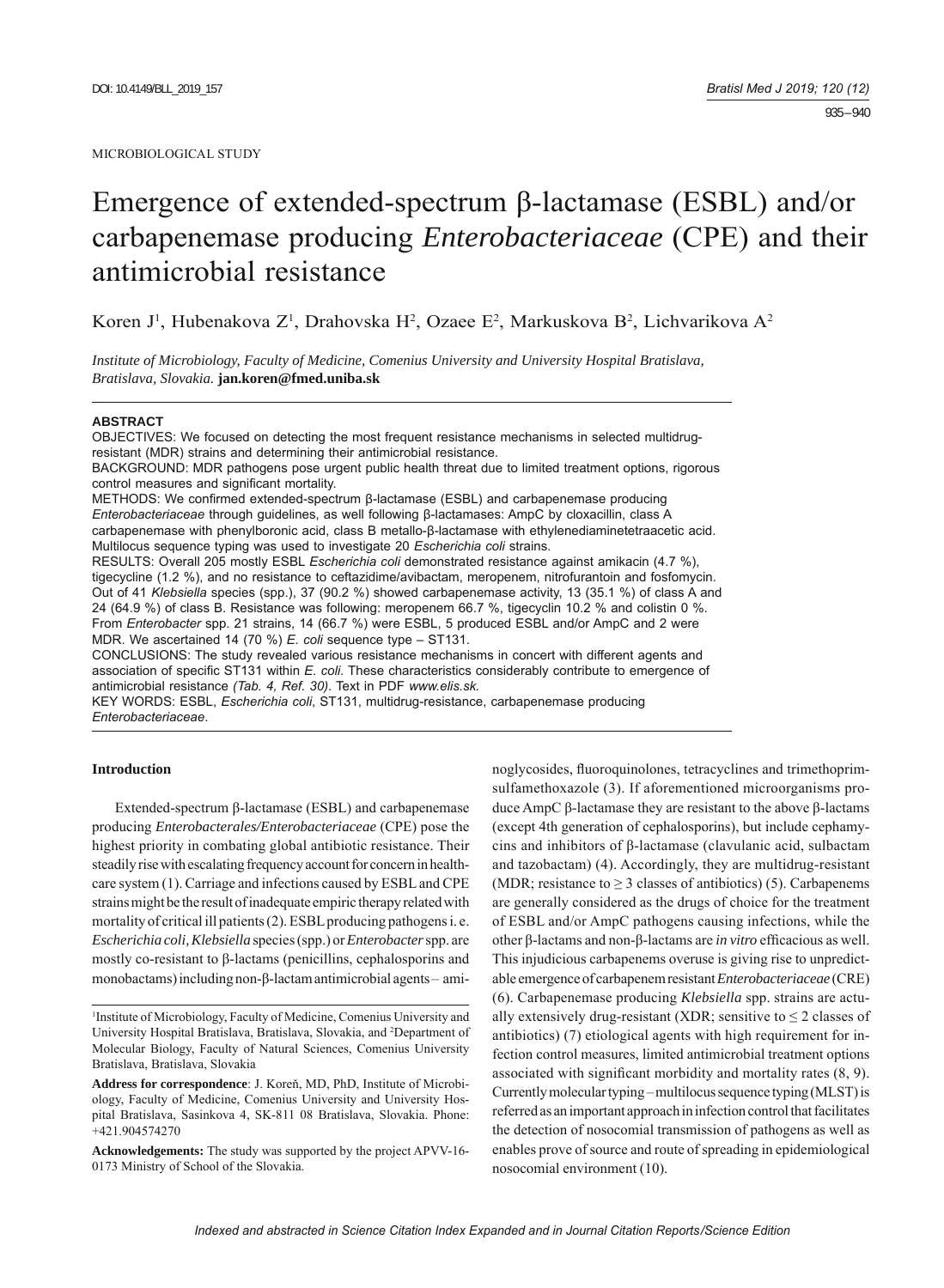#### 935 – 940

The aim of our study was to detect the most frequent mechanisms of resistance in selected ESBL and/or AmpC and CPE strains as well as to evaluate the antimicrobial resistance rate in these investigated pathogens.

#### **Materials and methods**

#### *Specimens and isolates*

Overall biological samples were consecutively recovered from different body sites of patients hospitalized in University Hospital Bratislava (UHB) – Old Town and Specialized geriatric hospital from January 2017 through May 2019. Further examination was performed in our Institute of Microbiology, Faculty of Medicine, Comenius University and UHB. Following primary cultivation and isolation, identification of the strains was carried out biochemically onto: *Escherichia coli, Klebsiella pneumoniae* and *Klebsiella oxytoca* (*Klebsiella* spp.) or *Enterobacter cloacae* and *Enterobacter aerogenes* (*Enterobacter* spp.). Only one non-repetitive isolate per patient was included in the study.

#### *Phenotypic proof of resistance mechanisms*

Concerning primary cultivation, samples were inoculated on chromogenic ESBL culture medium (11) and after 18 – 24 hours grown strains underwent further confirmatory tests. ESBL – combination disk diffusion test with cefotaxime (30 μg) and ceftazidime (30 μg)  $\pm$  clavulanic acid (10 μg) proved ESBL production if at least in one of 3rd generation cephalosporin (3GC) in the presence of β-lactamase inhibitor, the size of inhibition zone (IZ) was  $\geq$  5 mm greater compared to IZ of 3GC alone (12). Evidence of AmpC β-lactamase was carried out by cefoxitin (30 μg) disk ± 200 μg cloxacillin as inhibitor of AmpC β-lactamase. Positivity was demonstrated in IZ size of ≥ 4 mm greater for the disk with added inhibitor than for the cefoxitin disk alone  $(13)$ . Carbapenemase activity confirmation was provided by chromogenic pH metric Carba NP test discovered by Nordman et al (2012) (14). In order to achieve precise phenotypic detection of carbapenemase classes in accordance with Ambler, we used two inhibitors: family of serine class A (most common in Slovak republic is KPC – *Klebsiella pneumoniae* carbapenemase) was determined by meropenem (10 μg)  $\pm$  400 μg phenylboronic acid, and assessment of the zinc-dependent class B, so called metalloβ-lactamase (MBL; most frequent in our country is NDM – New Delhi metallo-β-lactamase) was achieved by meropenem (10 μg)  $\pm$  292 μg ethylenediaminetetraacetic acid (EDTA) (1, 12, 15). In fact, positive CPE strains are sent to *National reference center for surveillance of antimicrobial resistance of Slovak republic* due to molecular typing.

## *Genotypic proof of sequence types*

We randomly chose 20 ESBL producing *Escherichia coli* strains for the (seven-locus) multilocus sequence typing (MLST), including subtyping or two-locus typing method (C-H typing) according to the alleles  $\lim_{m \to \infty} C$  (*fumarate hydratase C*) and  $\lim_{m \to \infty} H$  (internal fragment of the type 1  $f_{\text{imb}}$  *finident* adhesion  $H$ ) – encoding genes (16, 17).

#### **Tab. 1. Characteristics of patients, healthcare setting and specimens.**

|                                   |                | Escherichia coli n 205 |                | Klebsiella spp. n 41 | Enterobacter spp. n 21 |               |  |
|-----------------------------------|----------------|------------------------|----------------|----------------------|------------------------|---------------|--|
|                                   | $\mathbf n$    | $\frac{0}{0}$          | $\mathbf n$    | $\frac{0}{0}$        | $\mathbf n$            | $\frac{0}{0}$ |  |
| Gender                            |                |                        |                |                      |                        |               |  |
| male                              | 68             | 33.2                   | 17             | 41.5                 | 11                     | 52.4          |  |
| female                            | 137            | 66.8                   | 24             | 58.5                 | 10                     | 47.6          |  |
| Age (years)                       |                |                        |                |                      |                        |               |  |
| <60                               | 12             | 5.9                    | 4              | 9.8                  |                        | 4.8           |  |
| $\geq 60$                         | 193            | 94.1                   | 37             | 90.2                 | 20                     | 95.2          |  |
| mean (range)                      | 78.9           | $(9 - 98)$             | 74.4           | $(25 - 96)$          | 74.9                   | $(58-96)$     |  |
| Setting                           |                |                        |                |                      |                        |               |  |
| 1st internal clinic               | 113            | 55.1                   | 23             | 56.1                 | 10                     | 47.6          |  |
| Surgical clinic                   | 14             | 6.8                    | $\overline{c}$ | 4.9                  | 3                      | 14.3          |  |
| Dermatovenerological clinic       | 4              | 2                      | $\overline{c}$ | 4.9                  | $\overline{c}$         | 9.5           |  |
| Neurological clinic               | 4              | $\overline{2}$         |                | 2.4                  |                        |               |  |
| Psychiatric clinic                | 3              | 1.5                    |                |                      |                        |               |  |
| Geriatric clinic                  | 45             | 21.9                   | 5              | 12.2                 | 3                      | 14.3          |  |
| Long-term care department         | 9              | 4.4                    | 3              | 7.3                  |                        | 4.8           |  |
| Aftercare department              | 5              | 2.4                    | 2              | 4.9                  | 2                      | 9.5           |  |
| Outpatient offices                | 6              | 2.9                    |                |                      |                        |               |  |
| Institute of Pathological anatomy | $\overline{2}$ |                        | 3              | 7.3                  |                        |               |  |
| Type of specimen                  |                |                        |                |                      |                        |               |  |
| rectal swab or stool              | 3              | 1.5                    | 23             | 56.1                 |                        |               |  |
| hemoculture                       | 15             | 7.3                    |                |                      |                        |               |  |
| wound, absces or organ swab       | 28             | 13.7                   | 5              | 12.2                 | 5                      | 23.8          |  |
| urine                             | 140            | 68.3                   | 8              | 19.5                 | 5                      | 23.8          |  |
| tonsillar swab or sputum          | 13             | 6.3                    | 5              | 12.2                 | 10                     | 47.6          |  |
| catheter related sample           | 6              | 2.9                    |                |                      |                        | 4.8           |  |

n – number of patients, cases or specimens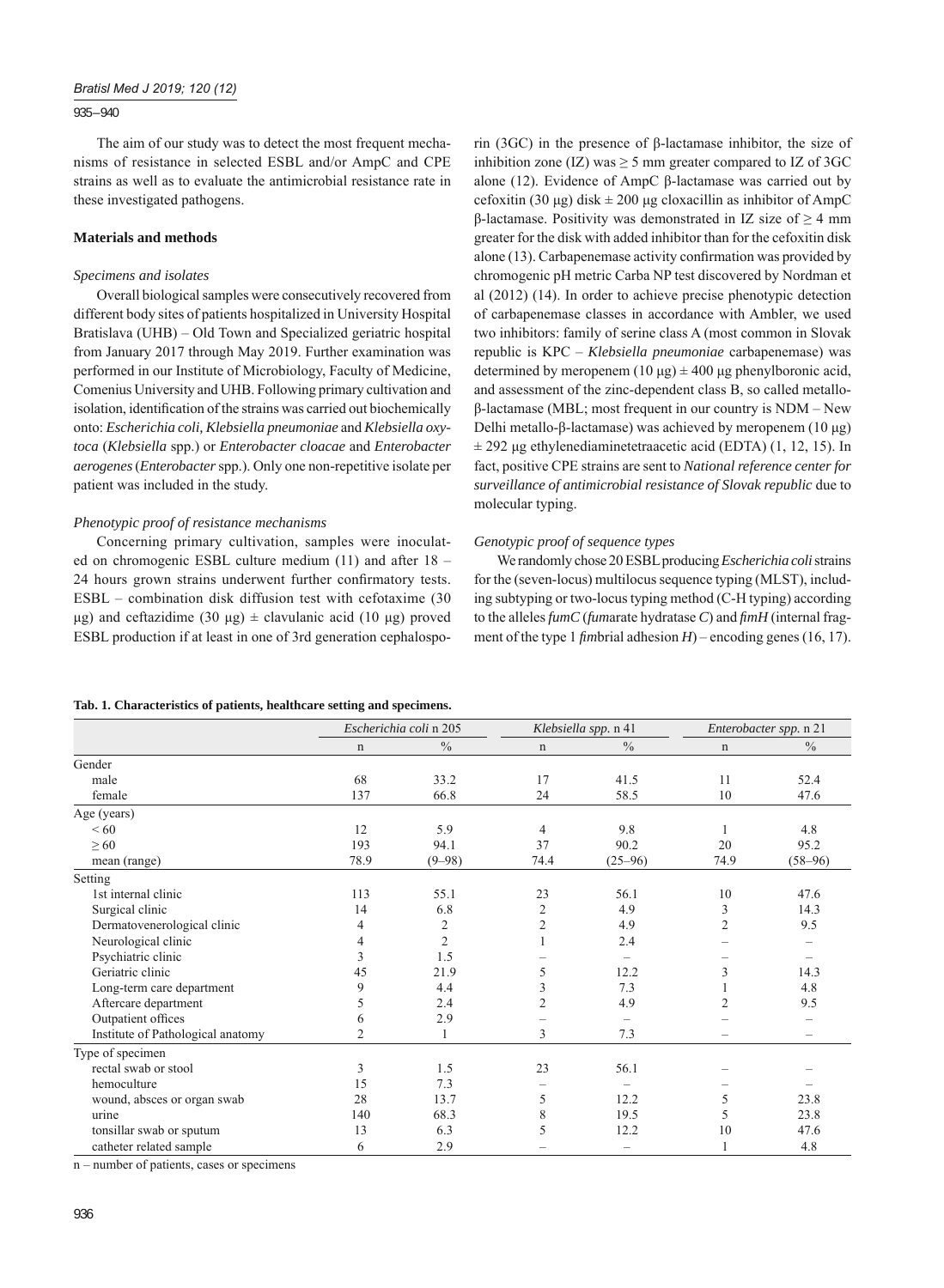## *Antibiotic susceptibility testing*

Respecting the criteria of *European Committee on Antimicrobial Susceptibility Testing* (EUCAST) we performed colorimetric micro-method for automated susceptibility testing to determine sensitivity of *Escherichia coli, Klebsiella* spp. and *Enterobacter* spp. against 16 antimicrobial agents (18). Additional examination of susceptibility testing strains was possible only by means of available antimicrobial agents and disk diffusion methods as well as consistent with EUCAST breakpoint interpretation of zone diameter (19).

#### **Results**

#### *Isolates, patients, setting and specimens*

A total of 205 *Escherichia coli*, 41 *Klebsiella* spp. (*K. pneumoniae* 39 and *K. oxytoca* 2) as well as 21 *Enterobacter* spp. (*E. cloacae* 13, *E. aerogenes* 5 and *Enterobacter* spp. 3 – not determined) strains were isolated and included in this survey.

Relating to the patients, mostly strains were isolated from females in the cases of *Escherichia coli* and *Klebsiella* spp., but similarly from both genders for *Enterobacter* spp. (data are depicted in table 1.).

Out of all (from  $90.2 - 95.2$  %) were the individuals over 60 years with mean age from 74.4 – 78.9 % years old. In terms of the hospital setting, the samples were collected from the patients hospitalized particularly at 1st internal clinic (from 47.6  $-56.1\%$ ), then on Geriatric clinic (from  $12.2 - 21.9\%$ ), Surgical clinic (from 4.9 – 14.3 %), Dermatovenerological clinic (from 2.0  $-9.5\%$ ), Long-term care department (from  $4.4 - 7.3\%$ ), Aftercare department (from  $2.4 - 9.5$  %). Few samples (5) were taken into consideration from the patients *post mortem* from the Institute of Pathological anatomy (expressed in table 1.).

Considering the type of specimen, *Escherichia coli* was isolated mainly from the 140 (68.3 %) urine samples, then from the skin and soft tissues infections (wounds, abscesses, visceral organs) 28 times (13.7 %), 15 (7.3 %) hemocultures, 13 (6.3 %) samples from tonsillar swabs or sputum and so on. *Klebsiella* spp 23 (56.1 %) strains resulted from faecal carriage, 8 (19.5 %) were isolated from urine, and for 5 times (12.2 %) from soft tissue infections, as well as from upper and lower respiratory tract. *Enterobacter* spp. originated from almost half of the samples  $-10(47.6\%)$  from respiratory tract, quarter samples  $-5$  (23.8 %) were from urine and the equal number from the skin and soft tissue infections, and last one was related to a catheter (but not mentioned which kind), illustrated in Table 1.

## *Resistance mechanisms*

Evidence of ESBL in *Escherichia coli* strain was the highest. Out of the total of 205 pathogens, 202 (98.5 %) were ESBL positive and other are presented in table 2. Majority of *Klebsiella* spp. strains were carbapenemase producers, 37 strains (90. 2 %). From these carbapenemase producing, 24 (64.9 %) were assigned to the metallo-β-lactamase, Ambler class B and 13 (35.1 %) belonged to the serine class A carbapenemase. Rest of 41 *Klebsiella* spp. strains were 2 (4.9 %) ESBL strains and 2 (4.9 %) ESBL/AmpC producers. *Enterobacter* spp. pathogens were particularly ESBL positive isolates, except for 2 times (9.5 %) MDR strains, as well ESBL/ AmpC combined producers, and 3 (14.3%) only AmpC producing strains (Tab. 2).

#### *Molecular sequence typing*

MLST of randomly chosen 20 ESBL *Escherichia coli* strains showed that sequence type –  $ST131$  and C-H type  $40 - 30$  was detected in 14 (70 %) investigated strains. *Escherichia coli* ST131

|  | Tab. 2. Phenotypically detected resistance mechanisms in <i>Enterobacterales/Enterobacteriaceae</i> strains. |  |  |  |  |  |  |  |  |  |  |
|--|--------------------------------------------------------------------------------------------------------------|--|--|--|--|--|--|--|--|--|--|
|--|--------------------------------------------------------------------------------------------------------------|--|--|--|--|--|--|--|--|--|--|

| Etiological              | total $n$<br>of strains |                                   | <b>MDR</b>               | <b>ESBL</b>      |               | $ESBL + AmpC$    |               | AmpC                     |               | $ESBL +$<br>carbapenemase |                          | carbapenemase            |               |
|--------------------------|-------------------------|-----------------------------------|--------------------------|------------------|---------------|------------------|---------------|--------------------------|---------------|---------------------------|--------------------------|--------------------------|---------------|
| agents                   |                         | $\frac{0}{0}$<br>$\boldsymbol{n}$ |                          | $\boldsymbol{n}$ | $\frac{0}{0}$ | $\boldsymbol{n}$ | $\frac{0}{0}$ | $\boldsymbol{n}$         | $\frac{0}{0}$ | $\boldsymbol{n}$          | $\frac{0}{0}$            | $\boldsymbol{n}$         | $\frac{0}{0}$ |
| Escherichia coli         | 205                     | $\overline{\phantom{0}}$          | $\overline{\phantom{a}}$ | 202              | 98.5          |                  |               |                          | 0.5           | $\overline{\phantom{0}}$  | -                        | $\overline{\phantom{a}}$ |               |
| Klebsiella spp.          | 41                      |                                   |                          |                  | 4.9           |                  | 4.9           | $\overline{\phantom{m}}$ |               | 34                        | 82.9                     |                          | 7.3           |
| <i>Enterobacter</i> spp. |                         |                                   |                          | 14               | 66.7          |                  |               |                          | 14.3          | -                         | $\overline{\phantom{a}}$ | _                        |               |

 $n$  – number of evaluated strains; % – percentage of strains; MDR – multidrug-resistance – resistance to  $\geq$  3 drugs from different antimicrobial classes; ESBL – extended--spectrum β-lactamase; AmpC – type of β-lactamase

|  |  |  | Tab. 3. MLST and C-H typing of randomly chosen 20 ESBL <i>Escherichia coli</i> strains. |  |  |  |  |
|--|--|--|-----------------------------------------------------------------------------------------|--|--|--|--|
|  |  |  |                                                                                         |  |  |  |  |

|           |                  |               |                 | gender                   |            |              | specimen                 |                          |                 | setting                  |              |            |  |  |  |
|-----------|------------------|---------------|-----------------|--------------------------|------------|--------------|--------------------------|--------------------------|-----------------|--------------------------|--------------|------------|--|--|--|
| <b>ST</b> | $\boldsymbol{n}$ | $\frac{0}{0}$ | male            | female                   | C-H type   | urine or     | skin and                 | respiratory              | 1st internal    | Surgical                 | Neurological | Outpatient |  |  |  |
|           |                  |               |                 |                          |            | catheter $n$ | soft tissues $n$         | tract $n$                | clinic          | clinic                   | clinic       | office     |  |  |  |
| 73        |                  |               |                 |                          | $24 - 184$ |              | -                        |                          |                 |                          |              |            |  |  |  |
| 131       | 14               | 70            | 3               | 11                       | $40 - 30$  | $8 + 1$      |                          | 2                        | 12              |                          |              |            |  |  |  |
| 162       |                  |               |                 | $\overline{\phantom{m}}$ | $65 - 35$  |              | $\overline{\phantom{0}}$ | $\overline{\phantom{0}}$ |                 | $\overline{\phantom{0}}$ |              |            |  |  |  |
| 405       |                  |               |                 |                          | $37 - 27$  |              | $\overline{\phantom{m}}$ | $\overline{\phantom{0}}$ |                 | $\overline{\phantom{0}}$ |              |            |  |  |  |
| 636       |                  |               | $\qquad \qquad$ |                          | $108 - 0$  |              | $\overline{\phantom{m}}$ | -                        | $\qquad \qquad$ |                          | -            |            |  |  |  |
| 648       |                  |               |                 | $\qquad \qquad$          | $4 - 0$    |              | -                        |                          |                 |                          |              |            |  |  |  |
| 1193      |                  |               |                 | $\qquad \qquad$          | $14 - 64$  |              |                          |                          |                 |                          |              |            |  |  |  |

MLST – multilocus sequence typing; C–H typing – according to *fumC* [fumarate hydratase C] and *fimH* [fimbrial adhesin H]; ESBL – extended–spectrum β–lactamase;  $ST$  – sequence type;  $n$  – number of isolates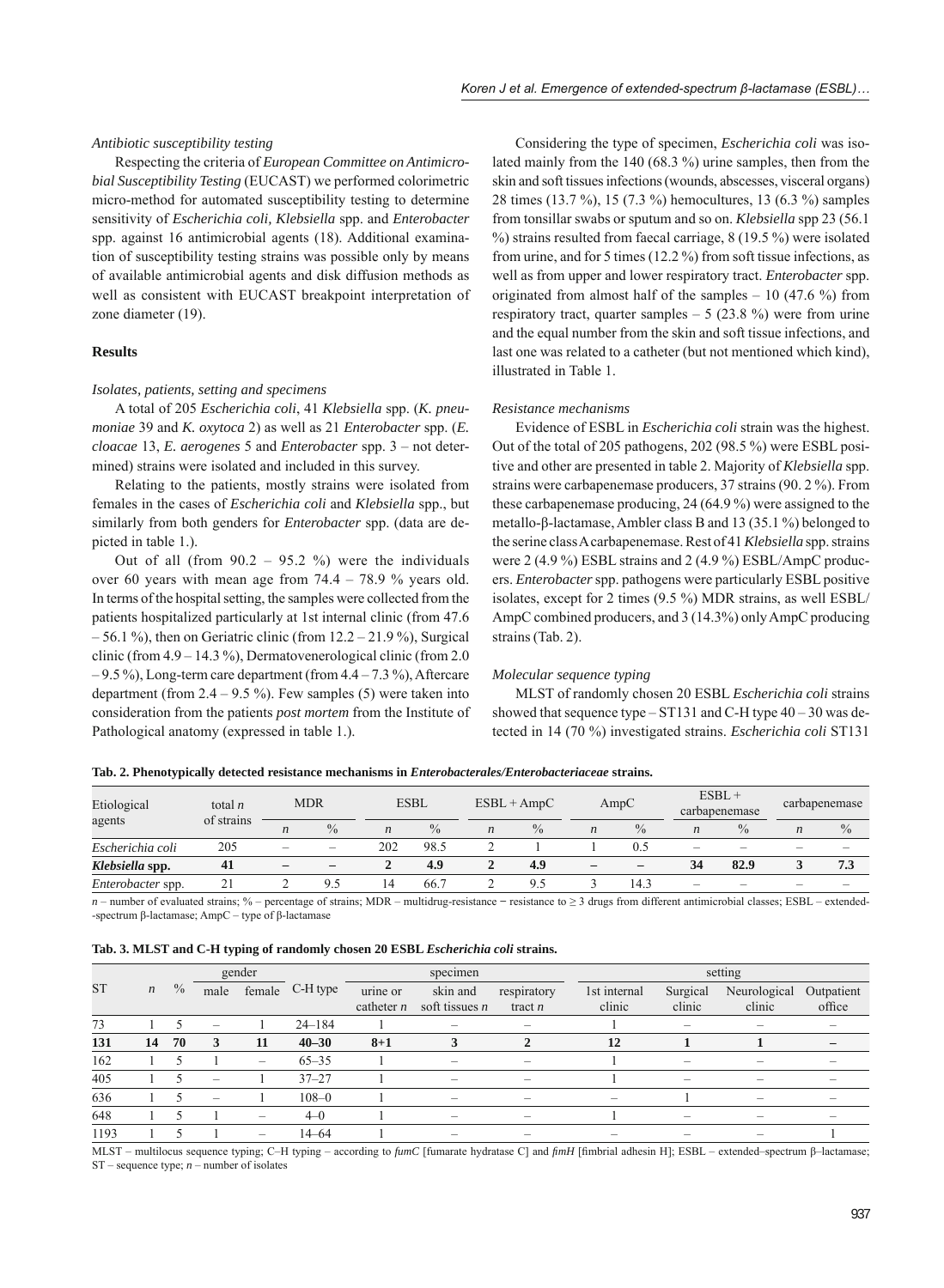## *Bratisl Med J 2019; 120 (12)*

935 – 940

**Tab. 4. Antimicrobial resistance of** *Escherichia coli, Klebsiella* **spp. and** *Enterobacter* **spp. strains.**

|                               |                                       | Escherichia coli                     |                |                                      | Klebsiella spp.                      |                          | Enterobacter spp.                      |                                      |                          |  |
|-------------------------------|---------------------------------------|--------------------------------------|----------------|--------------------------------------|--------------------------------------|--------------------------|----------------------------------------|--------------------------------------|--------------------------|--|
| antibiotics                   | overall $n$ of<br>Escherichia<br>coli | $n \circ f$<br>resistant<br>isolates | $\frac{0}{0}$  | overall $n$ of<br>Klebsiella<br>spp. | $n \circ f$<br>resistant<br>isolates | $\frac{0}{0}$            | overall $n$ of<br>Enterobacter<br>spp. | $n \circ f$<br>resistant<br>isolates | $\frac{0}{0}$            |  |
| ampicillin/sulbactam          | 194                                   | 151                                  | 77.8           | 39                                   | 39                                   | 100                      | 10                                     | 10                                   | 100                      |  |
| piperacilin/tazobactam        | 190                                   | 33                                   | 17.4           | 39                                   | 39                                   | 100                      | 18                                     | 12                                   | 66.7                     |  |
| cefuroxime                    | 193                                   | 189                                  | 97.9           | 39                                   | 39                                   | 100                      | 18                                     | 17                                   | 94.4                     |  |
| cefotaxime                    | 191                                   | 186                                  | 97.4           | 39                                   | 39                                   | 100                      | 18                                     | 17                                   | 94.4                     |  |
| ceftazidime                   | 193                                   | 151                                  | 78.2           | 39                                   | 39                                   | 100                      | 18                                     | 16                                   | 88.9                     |  |
| ceftazidime/avibactam         | 177                                   | $\mathbf{0}$                         | $\theta$       | 41                                   | 24                                   | 58.5                     | 19                                     | $\overline{0}$                       | $\mathbf{0}$             |  |
| cefoperazone/sulbactam        | 166                                   | 6                                    | 3.6            | 39                                   | 35                                   | 89.7                     | 10                                     | 5                                    | 50                       |  |
| cefepime                      | 166                                   | 136                                  | 81.9           | 39                                   | 39                                   | 100                      | 10                                     | 6                                    | 60                       |  |
| ceftolozane/tazobactam        | 177                                   | $\overline{4}$                       | 2.3            | 41                                   | 40                                   | 97.6                     | 19                                     | $\overline{2}$                       | 10.5                     |  |
| ertapenem                     | 166                                   | $\mathbf{0}$                         | $\mathbf{0}$   | 39                                   | 36                                   | 92.3                     | 10                                     | $\Omega$                             | $\mathbf{0}$             |  |
| meropenem                     | 192                                   | $\mathbf{0}$                         | $\theta$       | 39                                   | 26                                   | 66.7                     | 18                                     | $\theta$                             | $\theta$                 |  |
| gentamicin                    | 192                                   | 50                                   | 26             | 39                                   | 34                                   | 87.2                     | 18                                     | 10                                   | 55.5                     |  |
| tobramycin                    | 166                                   | 96                                   | 57.8           | 39                                   | 38                                   | 97.4                     | 10                                     | 6                                    | 60                       |  |
| amikacin                      | 193                                   | 9                                    | 4.7            | 39                                   | 29                                   | 74.4                     | 18                                     | $\overline{0}$                       | $\mathbf{0}$             |  |
| ciprofloxacin                 | 194                                   | 182                                  | 93.8           | 39                                   | 39                                   | 100                      | 18                                     | 11                                   | 61.1                     |  |
| tigecycline                   | 166                                   | $\overline{2}$                       | 1.2            | 39                                   | $\overline{4}$                       | 10.2                     | $\overline{\phantom{0}}$               | $\overline{\phantom{0}}$             | $\overline{\phantom{m}}$ |  |
| trimethoprim/sulfamethoxazole | 192                                   | 146                                  | 76.0           | 39                                   | 31                                   | 79.5                     | 18                                     | 9                                    | 50                       |  |
| colistin                      | 164                                   | $\mathbf{0}$                         | $\theta$       | 38                                   | $\theta$                             | $\theta$                 | 10                                     | $\theta$                             | $\theta$                 |  |
| temocillin                    | 177                                   |                                      | 0.6            | 32                                   | 4                                    | 12.5                     | 14                                     | $\overline{0}$                       | $\mathbf{0}$             |  |
| nitrofurantoin                | 15                                    | $\mathbf{0}$                         | $\overline{0}$ | $\overline{\phantom{0}}$             | $\overline{\phantom{0}}$             | $\overline{\phantom{0}}$ | $\overline{\phantom{0}}$               | $\overline{\phantom{0}}$             | $\overline{\phantom{0}}$ |  |
| fosfomycin                    | 15                                    | $\mathbf{0}$                         | $\overline{0}$ | $\overline{\phantom{0}}$             | $\overline{\phantom{0}}$             | $\qquad \qquad -$        | -                                      | $\overline{\phantom{0}}$             | $\overline{\phantom{0}}$ |  |

 $n$  – number of strains;  $\%$  – percentage of resistance

was isolated in urine specimen 8 times and from urinary catheter once, from skin and soft tissues 3 times and twice from respiratory tract. According to hospital setting this most frequent ST131 had source on 1st internal clinic 12 times (mainly in females) and for once on Surgical and Neurological clinic. Remainder of the sporadic sequence types or C-H types of ESBL *Escherichia coli* had origin also on 1st internal clinic and other healthcare providing facilities (Tab. 3).

#### *Antibiotic resistance*

Resistance rate in ESBL *Escherichia coli* evaluated strains was highest against unprotected cephalosporins including fluoroquinolone ciprofloxacin, followed by protected ampicillin/sulbactam and trimethoprim/sulfamethoxazole (Tab. 4). The highest prevalence of resistance to aminoglycosides was against tobramycin and the lowest to amikacin. Lower resistance rate was registered also against cefoperazone/sulbactam, ceftolozane/tazobactam, tigecycline and temocillin. No recorded resistance in *Escherichia coli* ESBL producing strains against: ceftazidime/avibactam, ertapenem, meropenem, colistin, nitrofurantoin and fosfomycin. Most of the times, in *Klebsiella* spp. mainly carbapenemase producing strains resistance toward penicillins and unprotected cephalosporins including ciprofloxacin was 100 %. Against cephalosporins with inhibitor of β-lactamase, the lowest resistance rate was to ceftazidime/avibactam. Actually, 13 *Klebsiella* spp. strains from serine class A carbapenemase (probably KPC) were completely sensitive to ceftazidime/avibactam (0 % resistance), but from class B metallo-β-lactamase 24 strains were fully resistant (100 % resistance) to this drug (data not shown). Resistance to meropenem and amikacin was lower, but the lowest was recorded to colistin, tigecycline and temocillin. In *Enterobacter* spp. ESBL producing strains, antibiotic resistance was of the highest degree against β-lactams and ciprofl oxacin. Exception was ceftazidime/avibactam and ceftolozane/tazobactam, to them resistance was not marked or detected up to 10.5 %, respectively. Amikacin, meropenem, colistin and temocillin resistance was not demonstrated in ESBL *Enterobacter* spp. strains (Tab. 4).

## **Discussion**

In an attempt to investigate occurrence of ESBL and CPE including their resistance for the recent years, we found out that certain pathogens from normal flora might be more related to the gender, age, as well as to healthcare setting, colonization and diseases (or comorbidities). These pathogens are mostly associated with many other risk factors for the transmission and acquisition of MDR strains (2). Authors Cano et al (2018) published lower median age (59 years) as well as lower incidence of male gender (33.3 %) with carbapenemase producing *Klebsiella pneumoniae*  in their study compared to our findings. As opposed to our results, in this Spanish survey one half of the patients had a surgery intervention with hospitalization at intensive care unit and also bacteraemia (8). In accordance with our records was public data of Han et al (2017) for the median age (73 years) of the patients with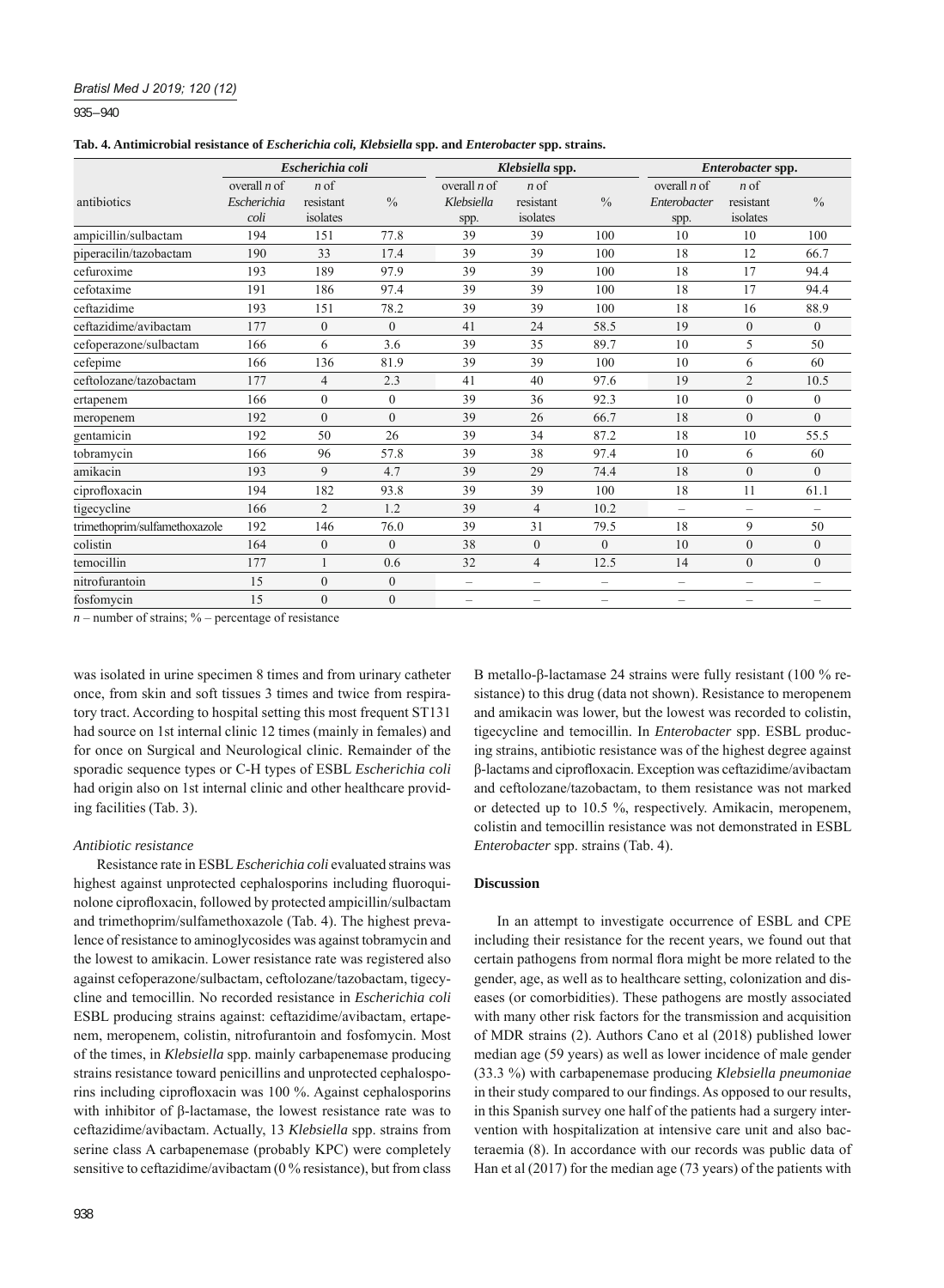carbapenem resistant *Klebsiella pneumoniae*, but the proportion of female gender (50.7 %) was slightly lower. In this American study related to the patients from long-term acute care hospitals, carbapenem resistant *K. pneumoniae* strains were mostly isolated from respiratory source (59.2 %), urinary tract (37 %) and from blood (9.4 %) (20). That was different from our types of specimens from where we isolated carbapenemase producing *Klebsiella* spp. Strains, mainly from gastrointestinal tract and less from other locations (table 1.). Barbier et al (20016) and Lafolie et al (2014) presented results of slightly lower levels of *Escherichia coli* ESBL production in urine  $(60\%)$   $(2, 21)$  and in agreement with our data in hemoculture (8 %) (21). In this French study 17.2 % prevalence of ST131 of 261 ESBL *E. coli* strains was found (21). In our much lower number of evaluated strains, 14 (70 %) were determined as ST131. In addition, C-H typing detected ST131 clonal subgroup H30 that is responsible in an important way for the fluoroquinolone and MDR *E. coli* infections around the world (17).

The most common resistance mechanism in *E. coli* strains is production of ESBL and occasionally can be combined with AmpC mostly plasmid mediated β-lactamase production. Chromosomal AmpC hyperproduction due to mutation on promotor of *ampC*  gene is very rare in *E. coli* strains. ESBL and/or AmpC hyperproduction combined with porin defect – impermeability can lead to the carbapenem resistance (9, 22). However, in *E. coli* we did not detect this carbapenem resistance, not even carbapenemase production in our results. Mechanisms of resistance in *Klebsiella* spp. are based on ESBL and/or AmpC production and we had 4 strains (Tab. 2) and 1 of them was carbapenem (meropenem) resistant. Remaining 37 *Klebsiella* spp. strains were carbapenemase producing (34 out of them with ESBL) and 25 (67.6 %) were carbapenem (meropenem) resistant *Klebsiella* spp. strains. In published results of Lesho et al (2016) CRE or carbapenem (imipenem) resistant *Enterobacteriaceae* strains were isolated mainly as *Klebsiella* spp. (113 times) and less frequently in *E. coli* (21 times) and *Enterobacter* spp. (10 times). These CRE data of the same authors were even 73-fold lower than carbapenem resistance in *Pseudomonas aeruginosa* and 210-fold lower than in *Acinetobacter* spp. strains, where carbapenem resistance is much more frequent (23). Several years ago (2015 – 2016 years) we proved 3 strains of *Enterobacter* spp. with carbapenemase production but not in this survey. Recently, resistance mechanism of *Enterobacter* spp. strains is due to ESBL and/or AmpC production. Majority of the strains were ESBL positive (Tab. 2). In *Enterobacter* spp. is intrinsically present chromosomal encoded class C particularly *inducible* β-lactamase (13, 24). During the treatment by 3rd generation of cephalosporins (3GS) and hyperproduction (high level cephalosporinase) of socalled *derepressed* AmpC β-lactamase, the therapy can fail (25).

The most notable carbapenemase production within *Klebsiella* spp. strain in Slovak republic is metallo-β-lactamase NDM  $(9)$  and this is in line with our findings, according to inhibition of MBL by EDTA in our assays.

Owing to the most prevalent sequence type – ST131, the outcomes of MacFadden et al (2019) about resistance within ST131 *E. coli* strains were higher than in susceptible strains, but different comparing to our overall *E. coli* resistance. In this Canadian re-

search, resistance against ceftriaxone, ciprofloxacin and gentamicin ranged from 41 – 54 % (26). Our susceptibility testing results of *E. coli* against 3GS and ciprofloxacin recorded 2-times higher values with exception of gentamicin with 2-times lower rate. Consistent with our data were Lafolie et al (2014) results from French hospital of 261 *E. coli* ESBL producers, in particular 45 ST131 strains were resistant to cefotaxime (93.3 %), ceftazidime (84.4 %), ofloxacin (91.1 %), amikacin (8.9 %) and carbapenems (0 %) (21). Limitation of our resistance results in particular of ST131 *E. coli* strains was lower number of susceptibility results.

Antibiotic susceptibility profile of carbapenem resistant *K*. *pneumoniae* from long-term acute care hospitals from the work of Han et al (2017) was lower against amikacin (59.2 %) and mainly tigecycline  $(0.7\%)$ , in line with ciprofloxacin  $(98.1\%)$ , tobramycin (97.8 %), but higher than gentamicin (97.8 %) and especially than colistin  $(16.1\%)$  (20), as were our results. Differences in resistance rate can be explained by variety of their carbapenem resistant *K. pneumoniae* strains and our carbapenemase producing pathogens, other antibiotic pressure, distinction of geographical localisation and many other risk factors.

To our knowledge, empirical therapy of *E. coli* and *Enterobacter* spp. ESBL infections might comprise of non-carbapenem β-lactams: ceftazidime/avibactam, ceftolozane/tazobactam, amikacin, tigecycline, temocillin, nitrofurantoin and fosfomycin (27, 28). On the other hand, carbapenems are preferred initially for severely ill patients, if the source of possible bacteraemia is different than urinary or biliary tract, with high bacterial load and until final results become available (6). In terms of our data carbapenemase producing *Klebsiella* spp. is sensitive to colistin that is possible to combine with tigecycline in initial therapy. Efficacious in treatment of serine group A carbapenemase (KPC) *Klebsiella* spp. infection is for the time being ceftazidime/avibactam that demonstrated no resistance in our findings. For the therapy of MBL a few new coming agents like cefiderocol, aztreonam/avibactam, eravacycline and cefepime/zidebactam might be efficient  $(29, 30)$ .

In conclusion, we have shown that multidrug-resistant, ESBL and CPE strain carriage and infections are related to various risk factors like age, hospitalization, healthcare setting, disease and many others. Mechanisms of resistance are most likely associated with particular infectious agent as well as sequence type, that might be highly specific and can have epidemic relationship and lead to nosocomial outbreak of infections. Consequently, prevalence of antimicrobial resistance is often in agreement with previous phenotypic and genotypic properties of pathogen, critical factors of the patients and surrounding hospital environment characteristics.

## **References**

**1. Karlowsky JA, Lob SH, Kazmierczak KM et al.** In vitro activity of imipenem against carbapenemase-positive *Enterobacteriaceae* isolates collected by SMART global surveillance program from 2008 to 2014. J Clin Microbiol 2017; 55 (6): 1638–1649.

**2. Barbier F, Pommier C, Essaied W et al.** Colonization and infection with extended-spectrum β-lactamase-producing *Enterobacteriaceae* in ICU patients: what impact on outcomes and carbapenem exposure? J Antimicrob Chemother 2016; 71: 1088–1097.